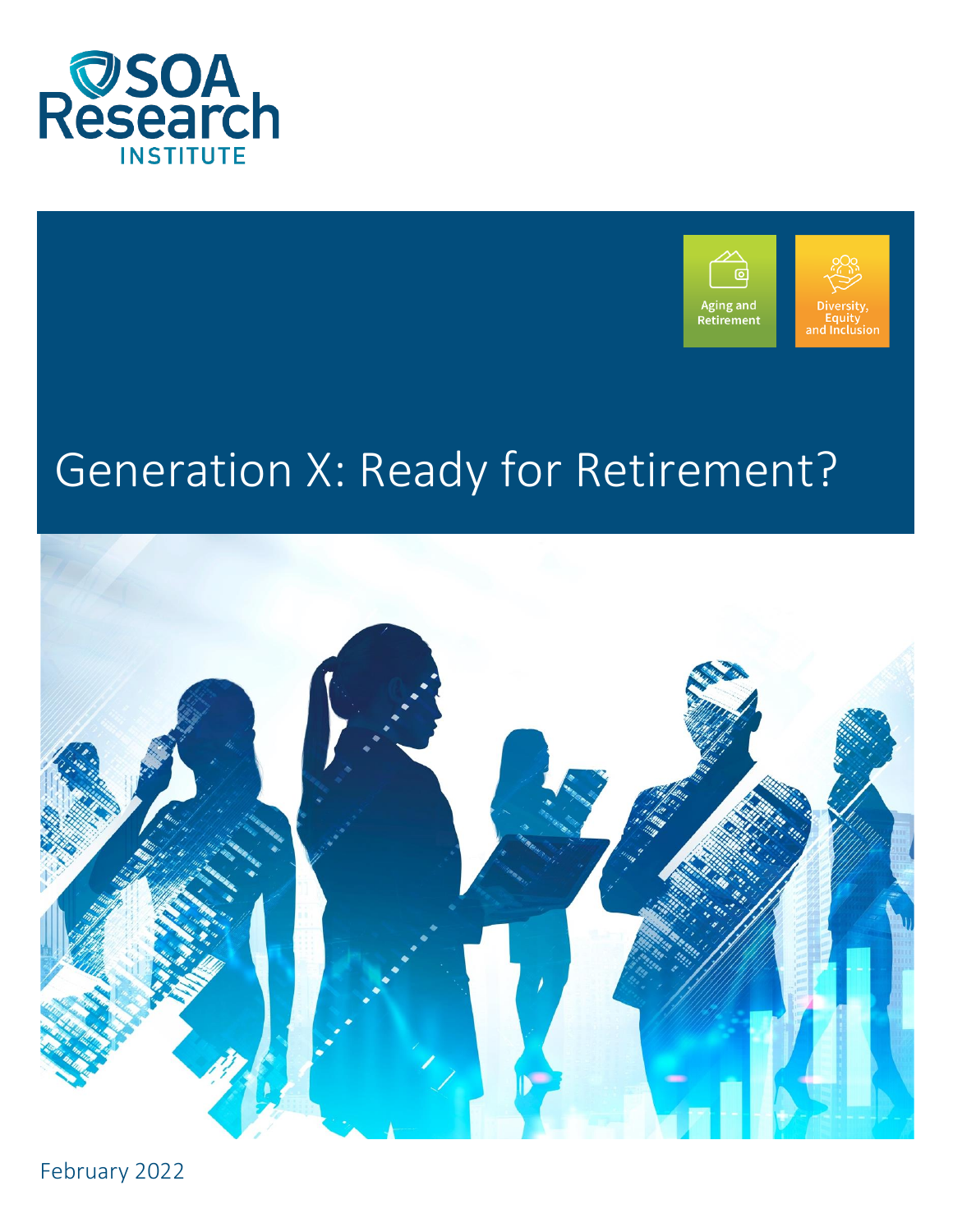

# Generation X: Ready for Retirement?

**AUTHOR** Greenwald Research **SPONSOR** Aging and Retirement Strategic Research Program Steering Committee



**Give us your feedback!**<br>Take a short survey on this report.

**Click Here** 



#### Caveat and Disclaimer

The opinions expressed and conclusions reached by the authors are their own and do not represent any official position or opinion of the Society of Actuaries Research Institute, Society of Actuaries, or its members. The Society of Actuaries Research Institute makes no representation or warranty to the accuracy of the information.

Copyright © 2022 by the Society of Actuaries Research Institute. All rights reserved.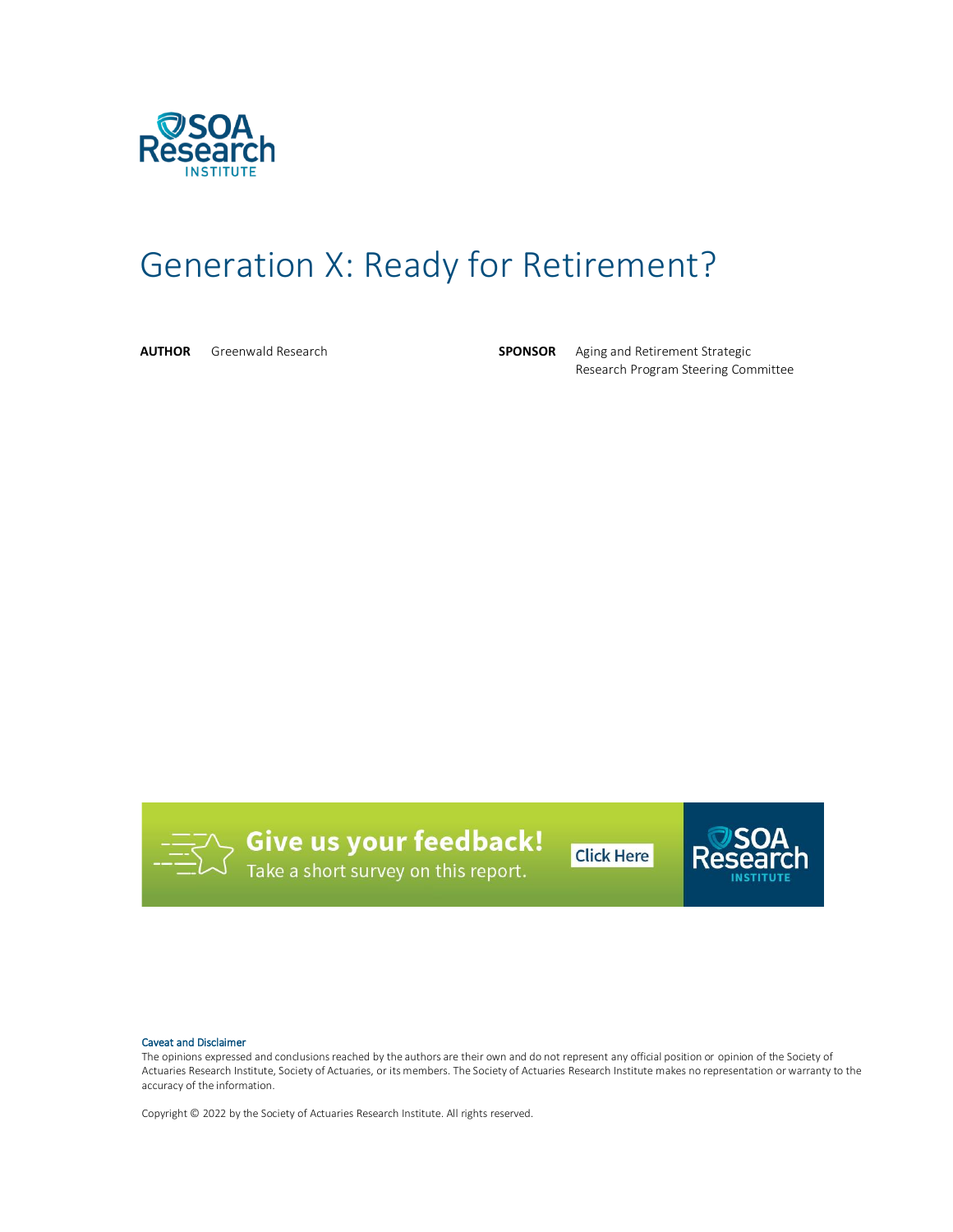# **CONTENTS**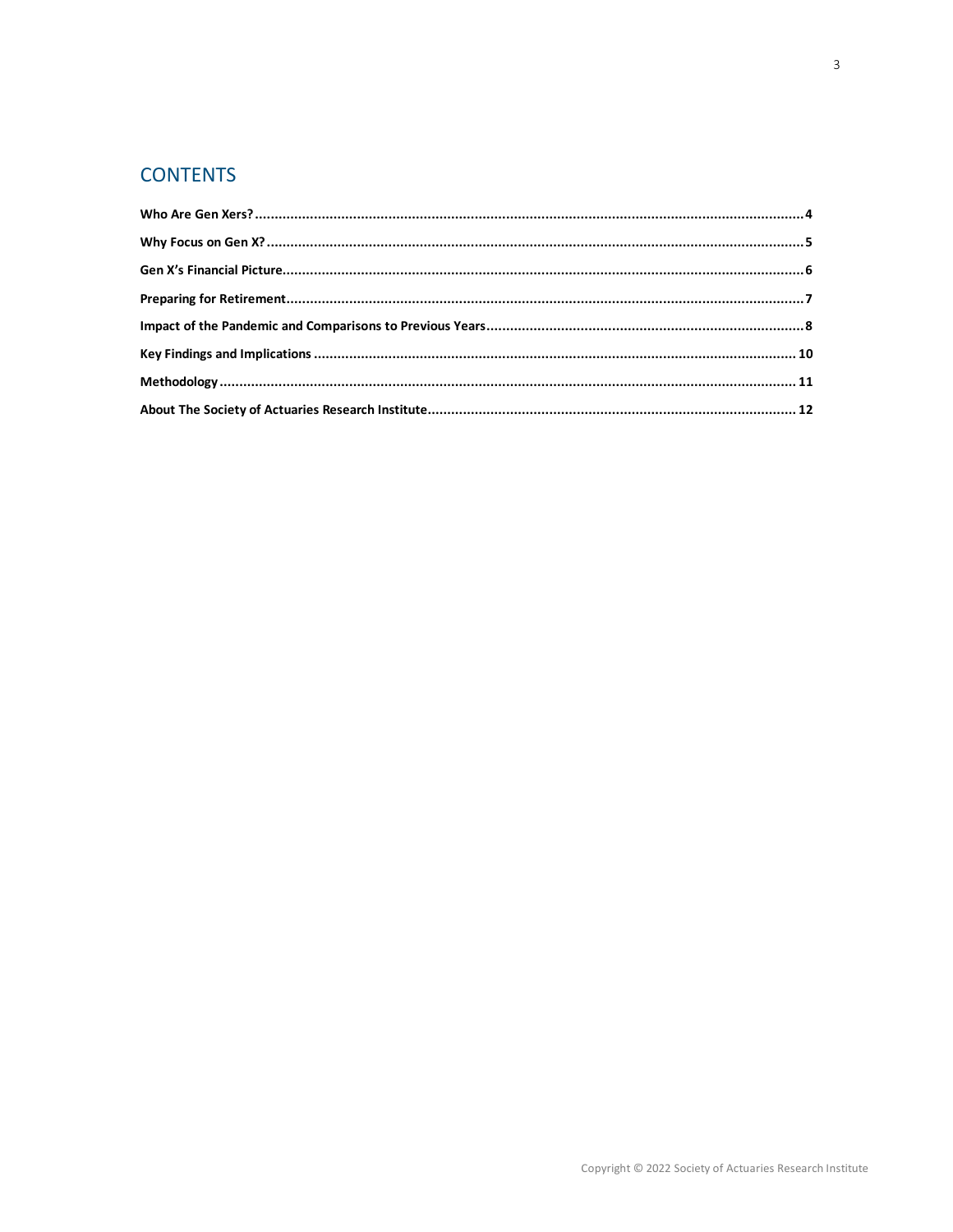# Generation X: Ready for Retirement?

In 2021, the oldest members of Generation X (Gen X) find themselves about 10 years out from the traditional retirement age of 65 years old, a period in which workers often find themselves in a crucial "make-or-break" time when it comes to retirement planning. As outlined in this study, instead of resembling the financial security and retirement readiness of the Boomer and Silent generations, many Gen Xers align closer with the financial behaviors and status of Millennials. Considering both how Gen Xers fall within normal working age and their proximity to retirement, Gen X is of unique and important interest when it comes to evaluating retirement readiness and financial security.

This report examines how Gen Xers are both unique in their financial status and planning behaviors and how they more closely resemble Millennials than older generations when it comes to their survey responses on financial planning, security, and retirement readiness. This report also explores how Gen Xers have fared during the COVID-19 pandemic and how this may affect their ability to have a financially secure retirement.

Data presented in this report were gathered from an online survey in January 2021 of 2,017 individuals including Millennials, Gen Xers, Late Boomers, Early Boomers, and the younger portion of the Silent Generation. Key financial issues around financial goals, concerns, and retirement preparedness were examined. An additional oversample of 520 Black/African American, 516 Asian American, and 495 Hispanic/Latino respondents was also collected. Full reports with detailed data by generation as well as race and ethnicity can be found at [www.soa.org/research/topics/aging-ret-res-report-list/.](http://www.soa.org/research/topics/aging-ret-res-report-list/)

#### <span id="page-3-0"></span>Who Are Gen Xers?

Before looking in detail at the financial priorities, financial status, and retirement planning behaviors of this generational group, it is important to make several demographic notes. First, in this report, Gen X includes those born between 1965 and 1980 and were between the ages of 40 and 56 at the time of fielding of this survey (Figure 1).

#### Figure 1

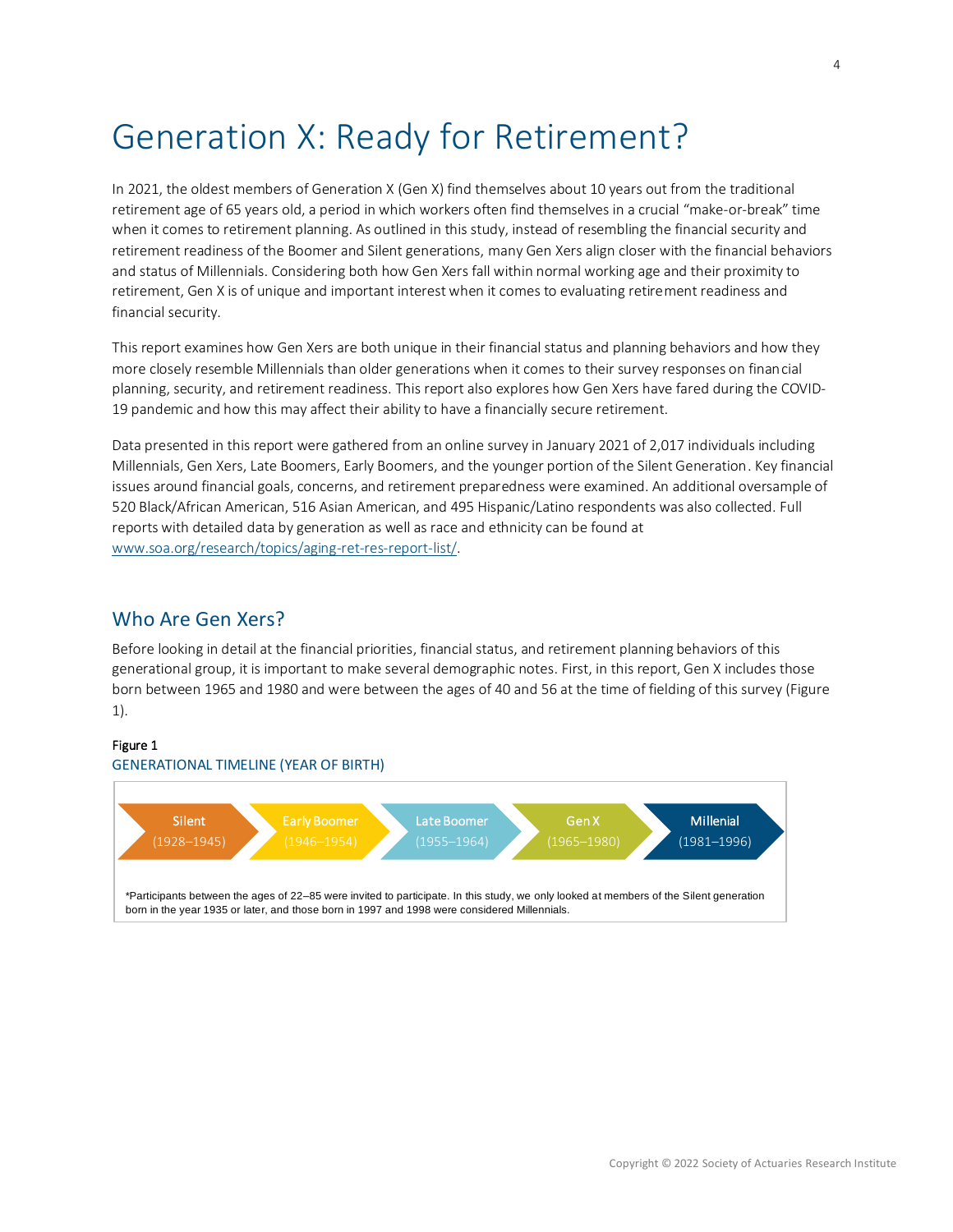As seen in Table 1, Gen Xers are unique in their position as parents—they are equally likely to have young children as they are to have adult children (39% for each). They are much more likely than the Boomer and Silent generations to have young children but are also significantly more likely to have adult children than Millennials.

#### Table 1

#### DEMOGRAPHICS OF RESPONDENTS

|                                            | <b>Millennial</b><br>$(n=406)$ | Gen X<br>$(n=405)$ | Late Boomer<br>(n=402) | <b>Early Boomer</b><br>$(n=403)$ | <b>Silent</b><br>$(n=401)$ |  |  |
|--------------------------------------------|--------------------------------|--------------------|------------------------|----------------------------------|----------------------------|--|--|
| <b>EMPLOYMENT STATUS</b>                   |                                |                    |                        |                                  |                            |  |  |
| Working for pay                            | 72%                            | 72%                | 46%                    | 17%                              | 7%                         |  |  |
| <b>Retired</b>                             | 1%                             | 4%                 | 32%                    | 80%                              | 90%                        |  |  |
| Unemployed                                 | 9%                             | 7%                 | 7%                     | 1%                               | 1%                         |  |  |
| Something else                             | 18%                            | 18%                | 15%                    | 2%                               | 2%                         |  |  |
| <b>EXPECT TO RECEIVE/RECEIVING PENSION</b> |                                |                    |                        |                                  |                            |  |  |
| Yes                                        | 34%                            | 33%                | 47%                    | 54%                              | 55%                        |  |  |
| <b>HOUSING</b>                             |                                |                    |                        |                                  |                            |  |  |
| Own                                        | 60%                            | 73%                | 82%                    | 83%                              | 81%                        |  |  |
| Rent                                       | 28%                            | 22%                | 15%                    | 13%                              | 16%                        |  |  |
| Do not contribute to                       | 10%                            | 3%                 | 2%                     | 1%                               | 1%                         |  |  |
| costs of housing                           |                                |                    |                        |                                  |                            |  |  |
| <b>CHILDREN</b>                            |                                |                    |                        |                                  |                            |  |  |
| <18 years old                              | 53%                            | 39%                | 5%                     | 4%                               | 2%                         |  |  |
| Age 18+                                    | 7%                             | 39%                | 67%                    | 70%                              | 75%                        |  |  |
| 2020 HOUSEHOLD INCOME                      |                                |                    |                        |                                  |                            |  |  |
| $<$ \$50,000                               | 25%                            | 22%                | 29%                    | 37%                              | 50%                        |  |  |
| \$50,000-\$99,999                          | 33%                            | 28%                | 28%                    | 30%                              | 28%                        |  |  |
| $$100,000+$                                | 42%                            | 51%                | 43%                    | 32%                              | 23%                        |  |  |
| <b>MARRIED/PARTNERED</b>                   |                                |                    |                        |                                  |                            |  |  |
| <b>Yes</b>                                 | 64%                            | 73%                | 70%                    | 66%                              | 58%                        |  |  |

Gen Xers are more likely to live in a home that they own than Millennials, but more members of Gen X rent their homes than those older than them. Half of Gen Xers had household incomes of about \$100,000 and they are the generation most likely to be married or living with a partner. In other respects, such as those related to work and retirement planning, Gen Xers closely resemble Millennials in many aspects. Most Gen Xers and Millennials are working for pay, while less than half of Late Boomers say the same.

#### <span id="page-4-0"></span>Why Focus on Gen X?

Gen X is a generational group that makes up a large portion of the current American workforce that is nearing retirement. As a whole, they seem to be not as prepared for retirement when compared with older generations. Rather than resembling Boomers and those of the Silent Generation, Gen Xers report negative feelings about their financial status and report a lack of financial security that is more similar to Millennials. Even though Gen X is generally doing better than Millennials, they are also closer to retirement which makes higher financial insecurity more concerning.

Additionally, Gen Xers are less likely to have defined benefit pension coverage than older generations. Among our survey participants, 33% of Gen Xers report they (or their spouse/partners) will receive pension benefits compared to about half of Boomers who say the same.

When considering who Gen Xers are and their current financial situation, the impact of the 2008 financial crisis cannot be overlooked. At the time of the 2008 downturn, Gen Xers were at the beginning to early half of their careers, some of the most important years for laying a solid foundation of financial security. The 2008 market crash,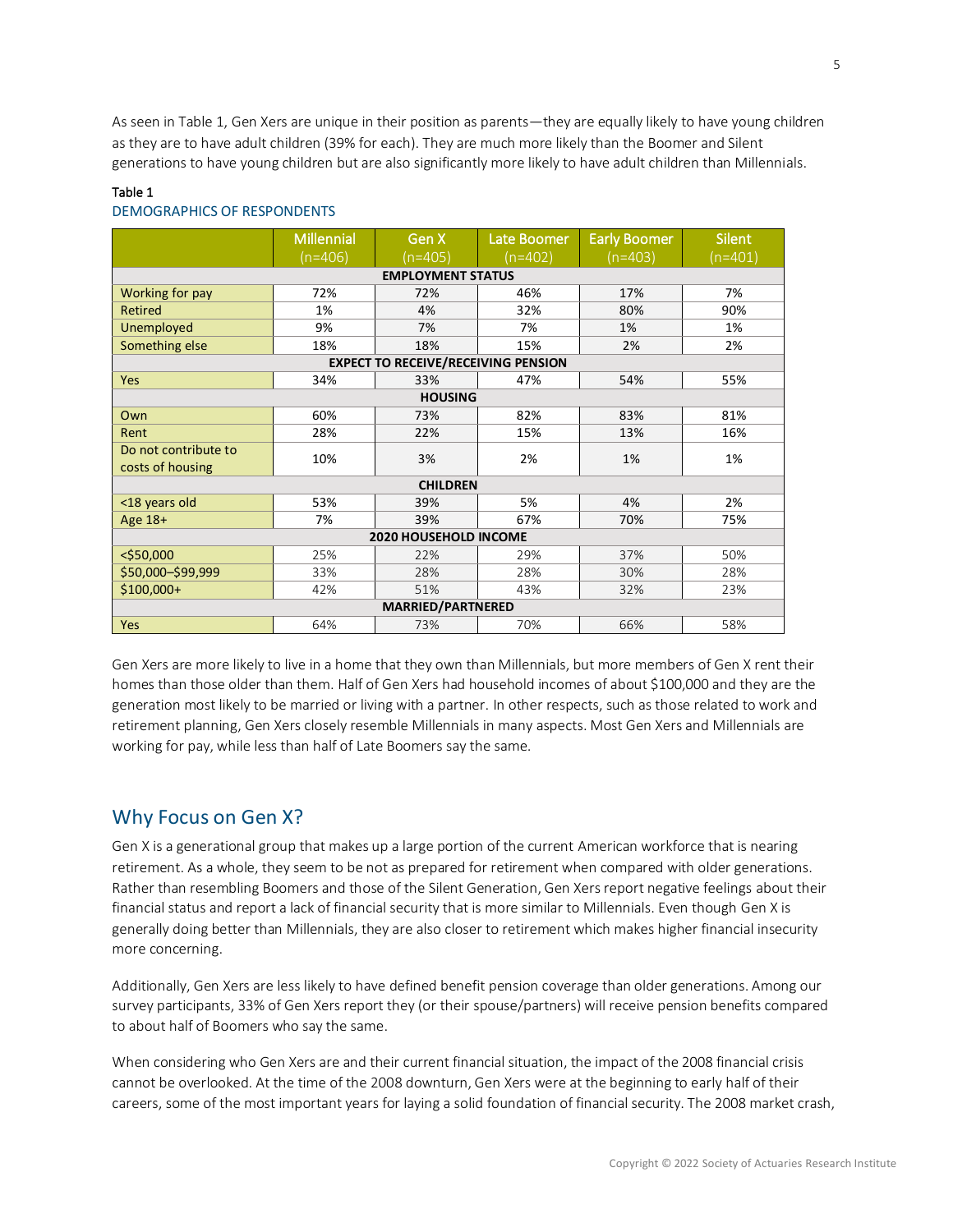<span id="page-5-0"></span>economic downturn, recession, and subsequential employment crisis impacted much of the American workforce, and Gen Xers were at a particularly vulnerable place in the workforce during this time.

#### Gen X's Financial Picture

In particular, Gen Xers seem to stand out as a less than confident group when it comes to their own financial situation. When asked if they agreed or disagreed with the sentiment that their finances are under control, only 57% of Gen X respondents agreed—the lowest of any generational group (Figure 2). Additionally, only 54% say they feel on track for a financially secure retirement—again the lowest of any generational group. When it comes to debt, 35% of Gen Xers say that their level of debt is complicating their ability to manage their finances. Although this is less than the 48% of Millennials who say the same, it is still significantly higher than Boomers and the Silent Generation.

#### Figure 2



#### FINANCIAL PICTURE: UNDER CONTROL, RETIREMENT PREPAREDNESS, AND DEBT COMPLICATION

When asked what emotions come to mind when thinking of one's financial situation and looking ahead, Boomers and those in the Silent Generation, most of whom are already retired, respond largely with words like "optimistic," "in-control," and "satisfied" (Figure 3). The picture is a lot less clear cut for Millennials and Gen Xers—many say they feel optimistic (39% of Millennials and 36% of Gen X), but 36% of Millennials and 30% of Gen Xers say they feel "overwhelmed." Additionally, over a fifth of Millennials and Gen Xers say they feel depressed compared to only about a tenth of older respondents. And since 2018, the share of younger generations reporting optimism or feeling in control has dropped.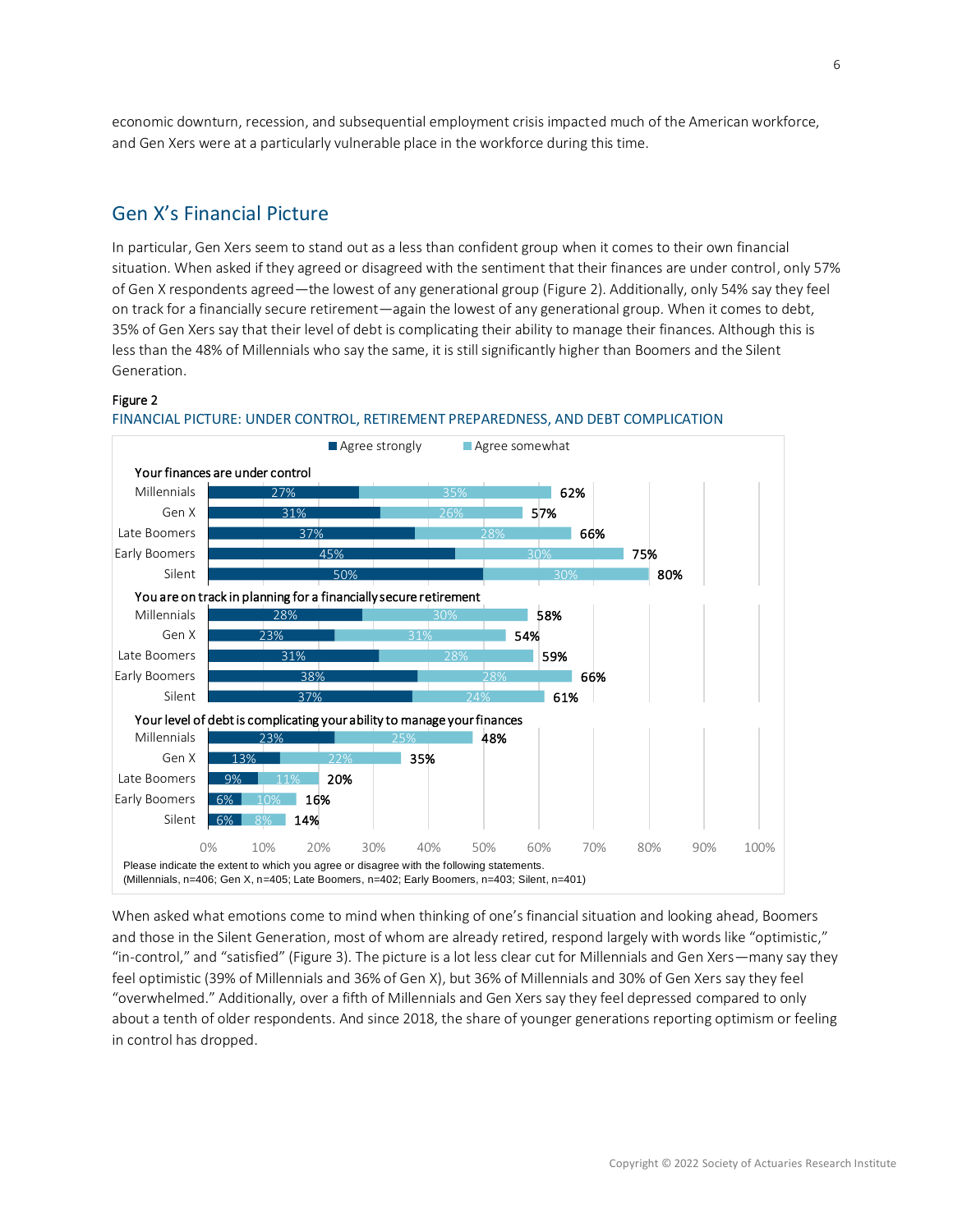#### Figure 3 FEELINGS WHEN FINANCIAL PLANNING



Despite many Gen Xers being in the middle of their careers and nearing crucial decisions around retirement, Gen Xers report the lowest level of interaction with financial professionals (27% vs. 31% of Millennials, 35% of Boomers, and 34% of the Silent Generation). This is especially worrisome when half of Gen Xers say they tend to financially plan at most 12 months ahead (vs. 63% of Millennials, 36% of Boomers, and 30% of Silent). Gen Xers as a group are not exceptionally confident in approaching their finances, let alone ready for a financially secure retirement. More often than not, they resemble those earlier in their career instead of those in or approaching retirement.

### <span id="page-6-0"></span>Preparing for Retirement

Figure 4

In terms of saving for retirement, savings among Gen Xers is very widespread. In total, 22% of Gen Xers have over half a million dollars in their savings and investments. However, a quarter say they have less than \$10,000, virtually the same as Millennials (Figure 4). Despite this, Gen X anticipates a median retirement age of 65.



#### AMOUNT IN SAVINGS AND INVESTMENTS, INCLUDING RETIREMENT SAVINGS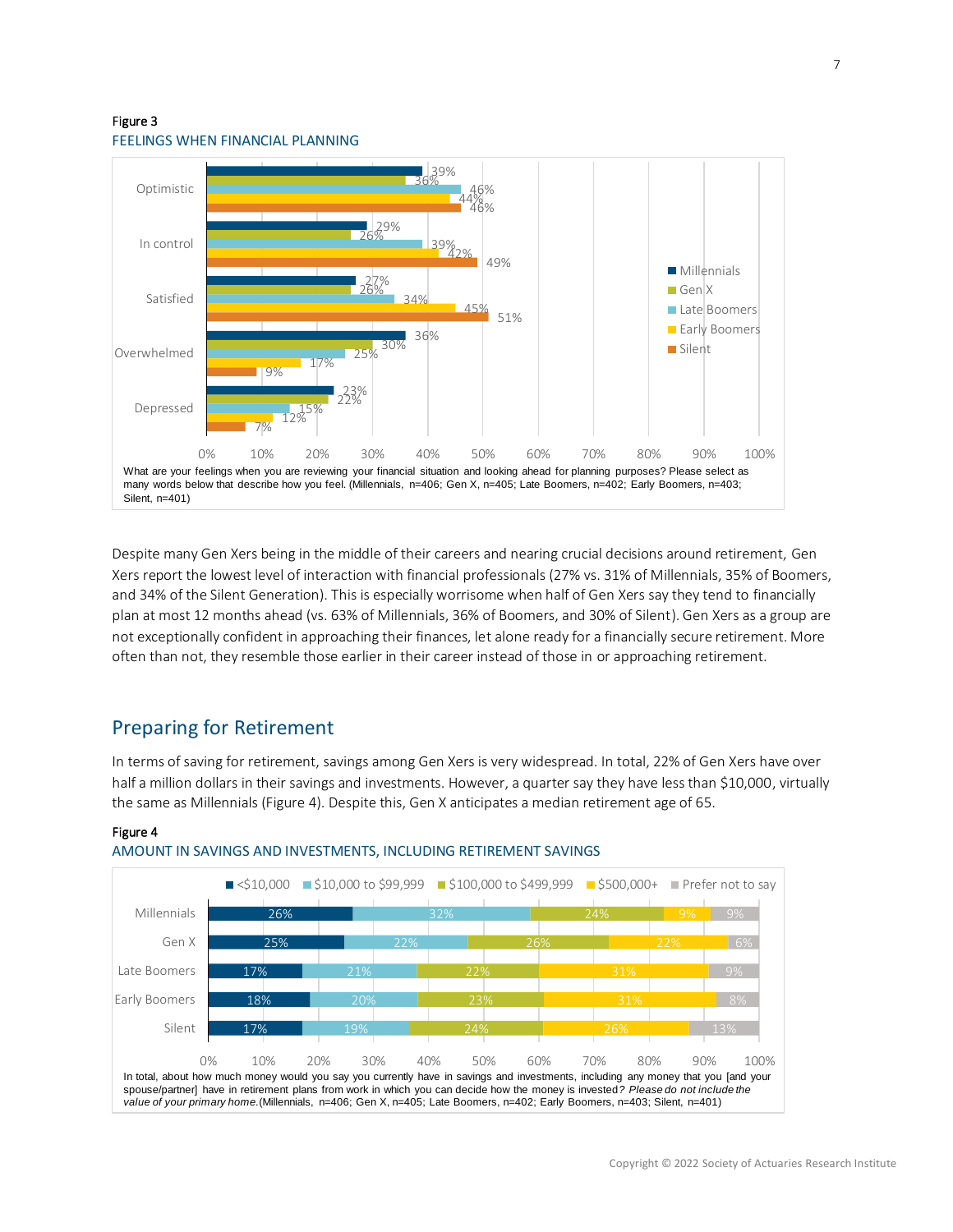In addition, Gen Xers have many concerns when it comes to retirement. Over six in 10 Gen Xers are concerned about not being able to maintain their standard of living, the financial impacts of a major health issue, savings not keeping up with inflation, paying for health care, and paying for a nursing home (Figure 5).



#### Figure 5 TOP RETIREMENT CONCERNS OF GEN X

## <span id="page-7-0"></span>Impact of the Pandemic and Comparisons to Previous Years

Compared with answers given during th[e 2018 Aging and Retirement report,](https://www.soa.org/globalassets/assets/files/resources/research-report/2018/financial-perspectives-aging.pdf) Gen Xers and Millennials now report a more negative outlook. Gen Xers are now less optimistic (36% in 2021 vs. 48% in 2018), feel less "in control" of their finances (26% vs. 36%), and feel more depressed (22% vs. 15%). Additionally, along with Millennials, Gen Xers are more likely to say that their debt is complicating their finances (Millennials: 48% vs. 34%; Gen X: 35% vs. 26%).

One of the biggest changes that occurred between the 2018 and 2021 surveys was the rise of the COVID-19 pandemic. Compared with older generations, young people are more likely to report negative effects of the pandemic. Four in 10 Millennials and Gen Xers report feeling an overall negative impact on their finances, and this percentage decreases with increased age (Figure 6). A third of Gen X also report their level of income was negatively impacted, as were 27% in terms of their debt, and 24% in terms of their asset level.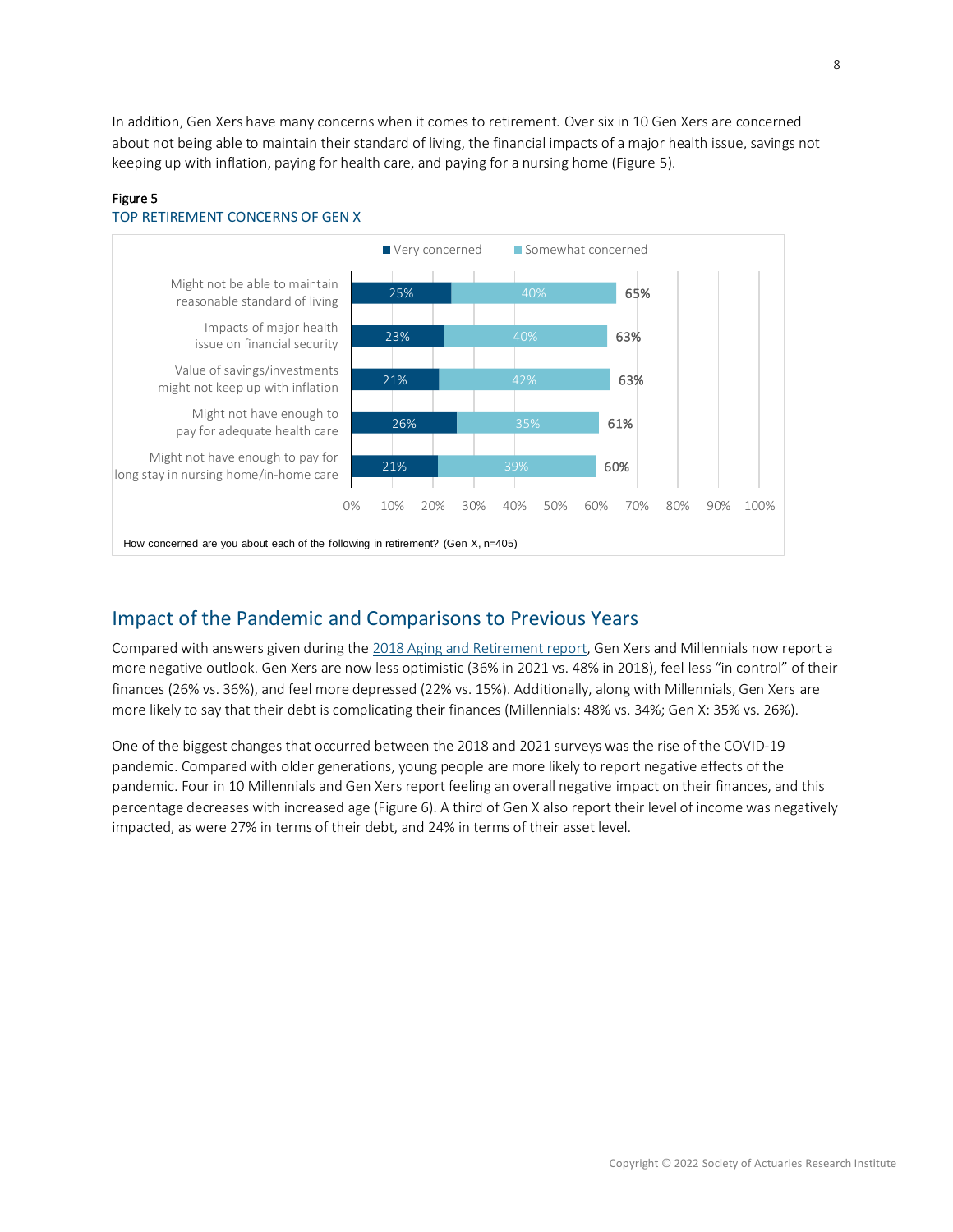#### Figure 6



#### EFFECT OF COVID-19: IMPACT ON FINANCES OVERALL

The negative financial impacts may be at least partially explained by employment changes due to the pandemic that are more common among younger workers. In total, a third of Gen Xers experienced job loss or pay decrease including 15% with a pay decrease, 13% with decreased hours, 9% laid off, and 7% furloughed (Figure 7).



#### Figure 7 NEGATIVE EMPLOYMENT CHANGES AS A RESULT OF COVID-19

In addition, both younger generations are much more likely to agree that their feelings of financial security have decreased since the COVID-19 pandemic began (Figure 8). In addition to Millennials, Gen Xers are more likely than Boomers or the Silent Generation to say the pandemic has made short-term goals a bigger priority than long-term goals, managing day-to-day finances has been more difficult, and the pandemic created major financial challenges. One potential positive—about half of Millennials and Gen Xers say they have placed a greater emphasis on building up an emergency fund since the pandemic began.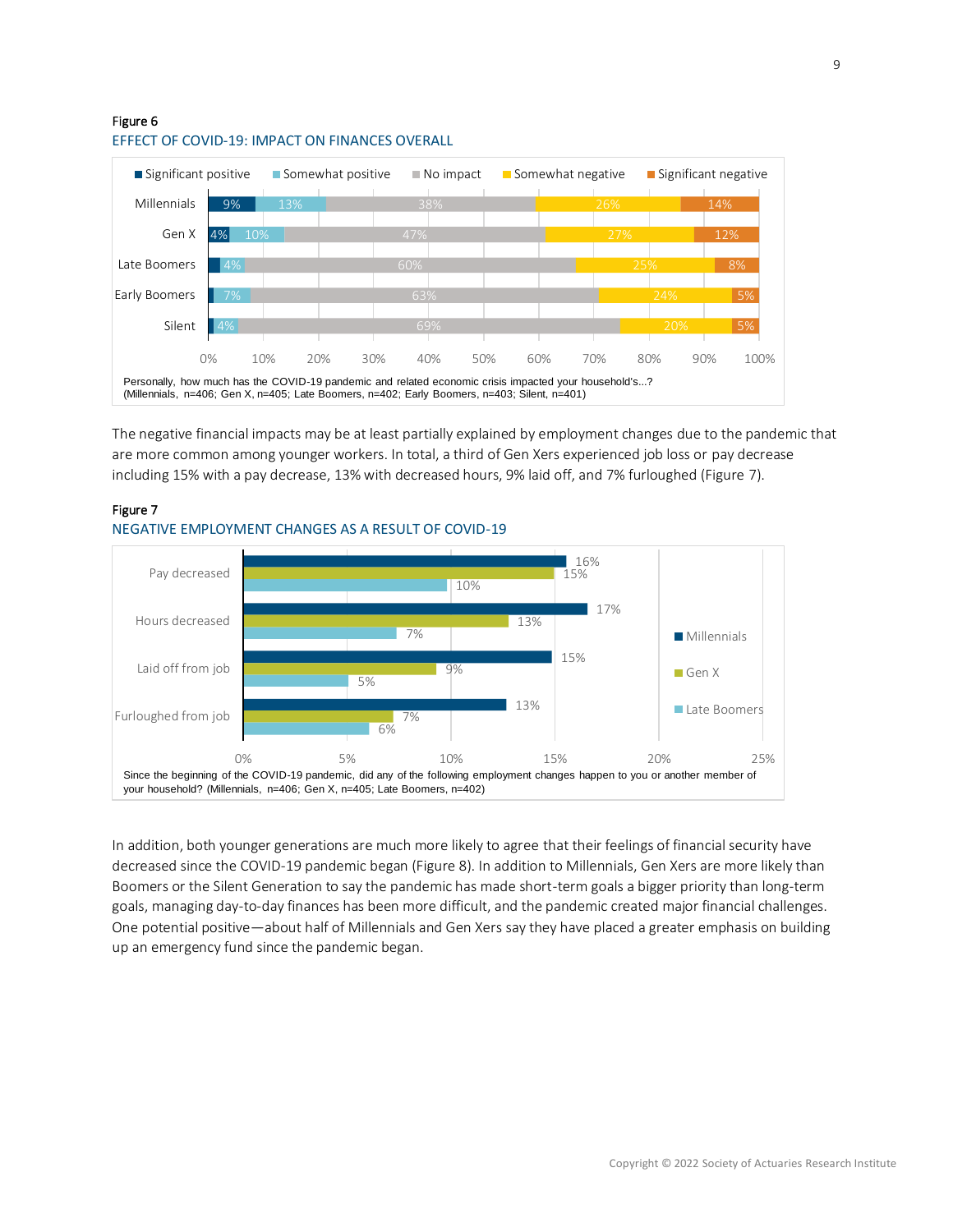

#### Figure 8 FEELINGS OF DECREASED FINANCIAL INSECURITY AS A RESULT OF COVID-19

# <span id="page-9-0"></span>Key Findings and Recommendations

Gen Xers do not appear to be as well prepared as older generations for retirement. They are in a different situation than the group before them—they face higher student loan debt, have less access to defined benefit plans, and many are looking ahead without much savings for retirement. Some recommendations to increase retirement preparation include:

- Have a specific goal to work towards
- Increase savings for the next few years and don't tap into retirement savings prematurely
- Save enough in an employer-sponsored retirement plan to obtain maximum employer matching contributions
- Work longer, possibly on a modified basis
- Plan to claim Social Security at a later age
- Keep skills and contacts up to date to improve employability
- Increase financial and retirement literacy, including investment basics and longevity
- Take advantage of financial wellness programs and resources offered by employers
- Look for ways to reduce expenses
- Avoid high-cost debt, e.g., credit card debt or "pay day" type loans
- Maintain health and consider the potential need for and benefit of health, life, and disability insurance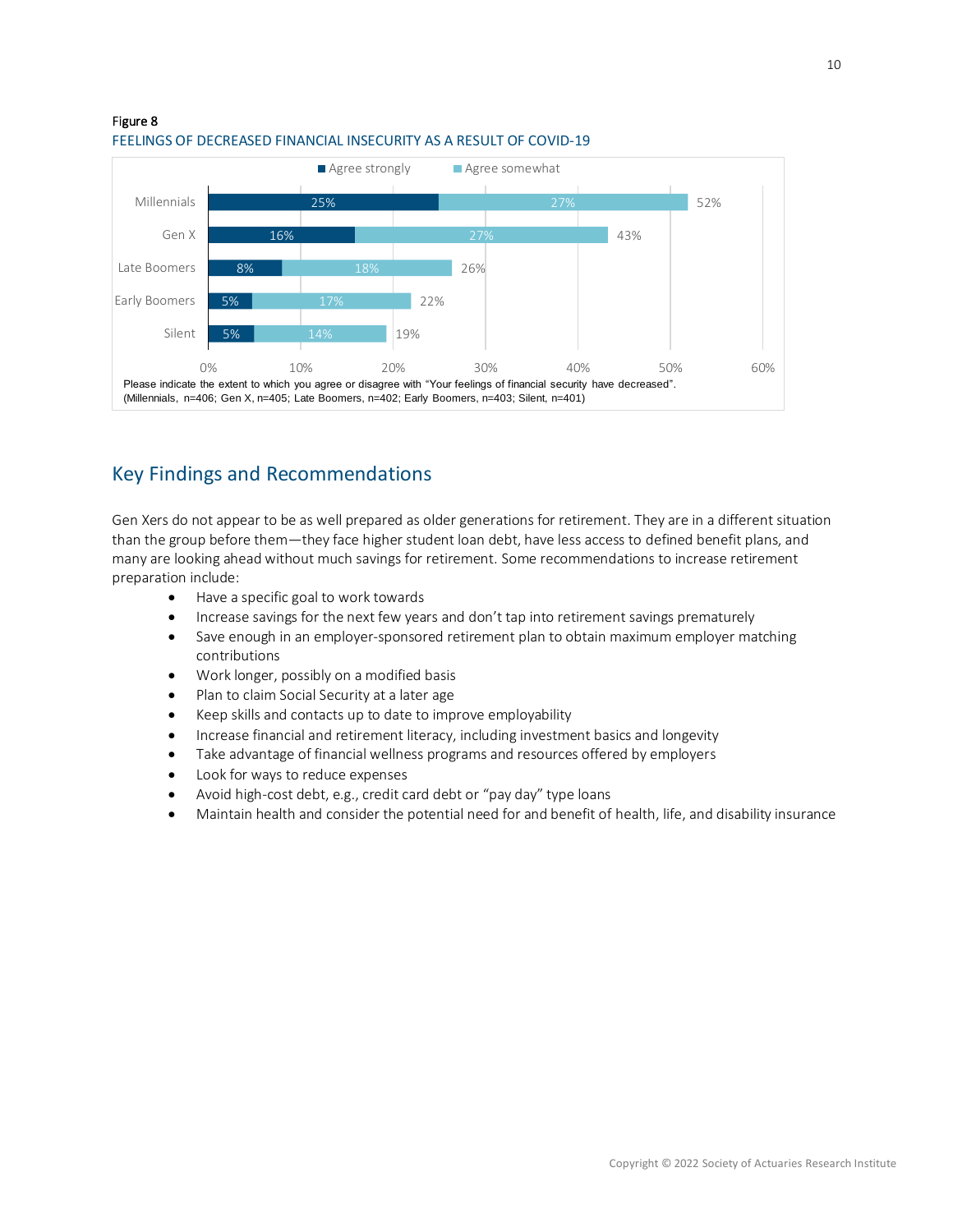# <span id="page-10-0"></span>Methodology

The report presents the results of research conducted by Greenwald Research, on behalf of the Society of Actuaries Research Institute. Greenwald conducted an online survey of 2,017 individuals: 406 Millennials (born 1980–1998), 405 Gen Xers (1965–1979), 402 Late Boomers (1955–1964), 403 Early Boomers (1946–1954), and 401 Silent Generation (1935–1945). An oversample of 520 Black/African American, 516 Asian American, and 495 Hispanic/Latino respondents were also collected. The survey was conducted from January 5 through January 27, 2021.



**Give us your feedback!**<br>Take a short survey on this report.